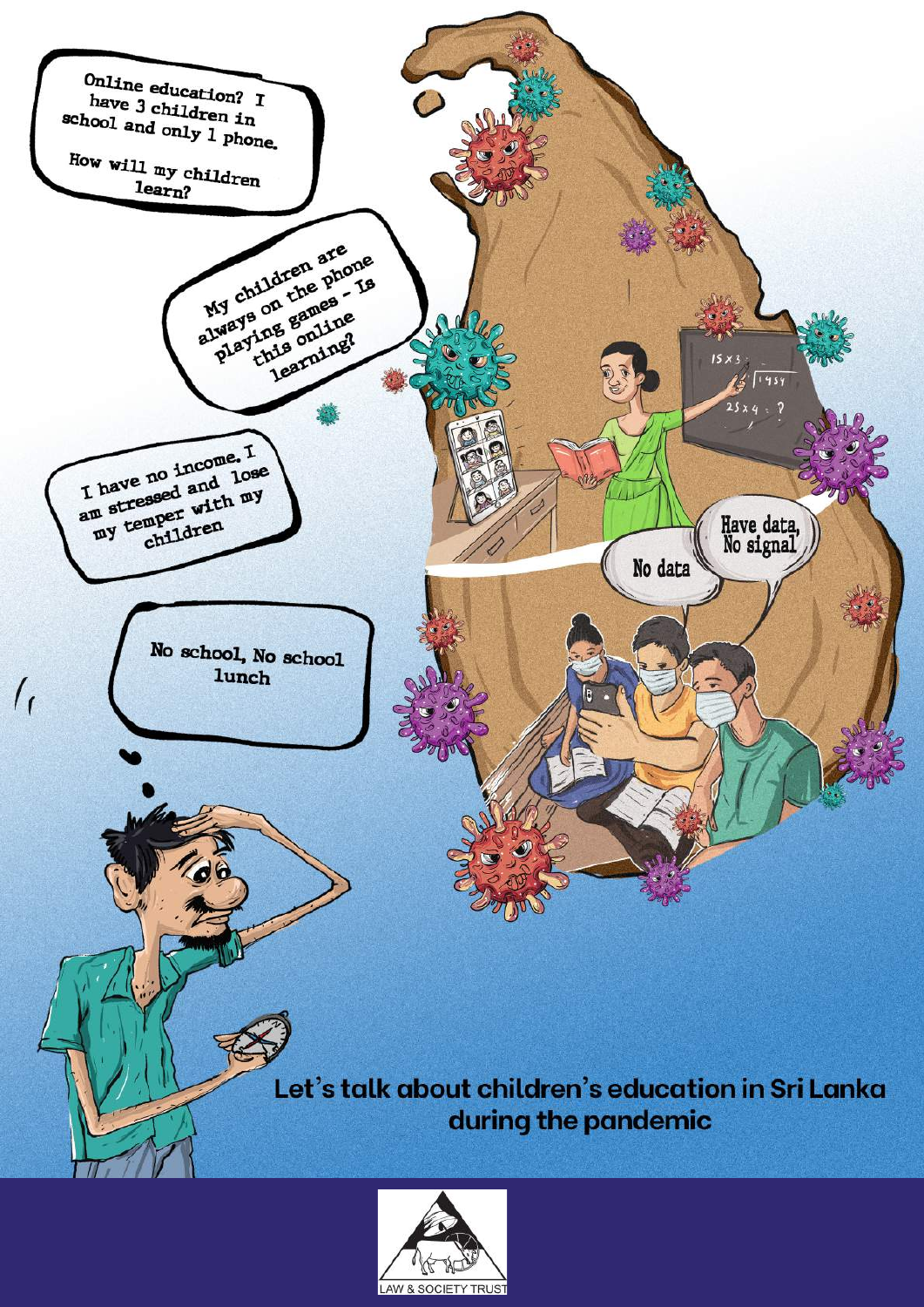# **Democratic dialogue, active listening and inclusive citizen participation: creating spaces for inclusive civic participation in times of pandemic and social crisis**

The objective of the project is to create spaces for inclusive civic participation during the pandemic and the socio-economic crisis that Sri Lanka is facing and to strengthen democratic institutions, the rule of law, and public accountability. As engaged citizens, we aim to ensure that government responses to the crisis are aligned to principles of constitutionalism and that government by exception will be restricted; misinformation and hate mongering prevented and that social solidarity will be strengthened through the positive engagement of change makers and influencers.

To achieve these objectives, the project has established an informal "civic watch" that analyses the government's rapid responses to health and economic challenges; promotes a public discussion on policy issues, documents fundamental rights violations; provides timely, fact-based information to citizens on emerging issues that impact on democratic values, constitutional principles and fundamental rights. The project also aims to conduct advocacy campaigns to strengthen democracy and the rule of law, as well as to conduct a needs assessment that enable citizens to articulate their needs, anxieties, and aspirations in the post-pandemic context.

This report was written by Inoma Karunatilake as a contribution towards the project. The Law and Society Trust (LST) appreciates her engagement in this project. The views expressed in the article do not necessarily reflect the views of the Board or the Management of LST.

**Cover art by Sangeeth Madurawala**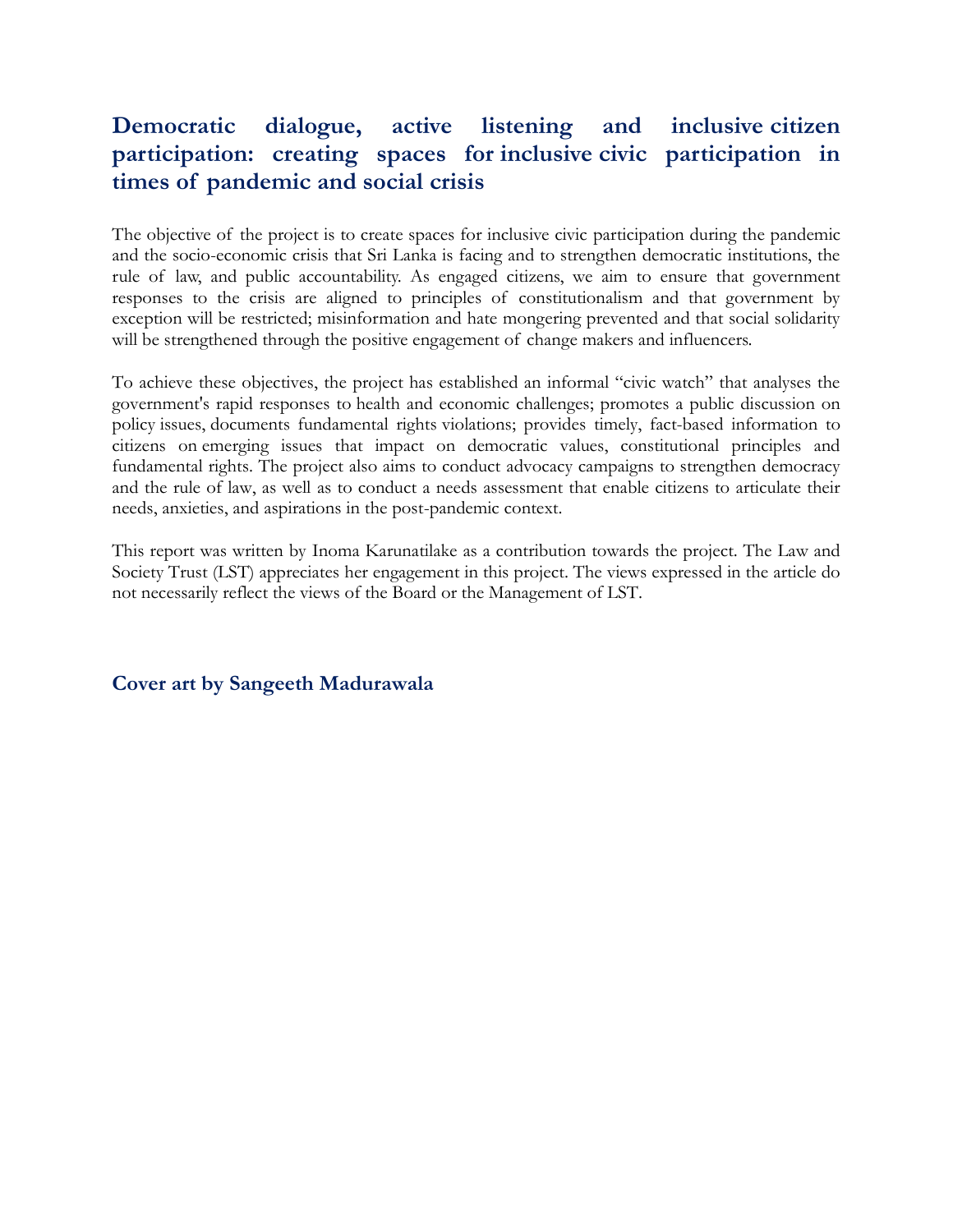# **Let's talk about education in Sri Lanka during Covid 19**

*"Education is a fundamental human right"-UNDHR*

The COVID-19 pandemic had a global impact on all aspects of human activities, especially so on health, livelihoods and education. The pandemic resulted in the near-total closures of schools and this has greatly disadvantaged children. Schools are not only the arena for learning. It is the place where children interact with other children and develop their social skills.<sup>1</sup> The temporary and longterm closures of schools have impacted students and teachers and families. It has inflicted high social and economic costs for people across communities.

On 12th March 2020, the Sri Lankan government responded to the pandemic by closing all the educational institutions including schools and suspended all academic activities in the country.<sup>2</sup> After the  $1<sup>st</sup>$  wave, in July 2020 the schools were re-opened for selected grades with health guide lines but were closed again after a few days following a fresh outbreak of the novel corona-virus. Unfortunately, high numbers of Covid patients were reported in the western province, which is the most densely populated area in the country. Hence, the government decided to reopen all schools and educational institutions on 10th August 2020,<sup>3</sup> except for the schools in the Western Province. However, all academic institutions across Sri Lanka were closed again on 5th October 2020 until further notice amid a sudden spike of the third wave ofCovid-19.<sup>4</sup>

#### *Testimony from a regional journalist (Male, age 25, Nawalapitiya)*

*"The education sector has an enormous impact. A child who went to nursery school in 2019 is now in grade 1 or 2. Children who are in grade 5 now were not able to gather knowledge from grade 4. Also, students who took the Ordinary Level exam have not received their results as yet. There is a delay in the process because of the pandemic. The students who did Advanced Levels in 2020 did not face that much difficulty because the pandemic hit only in the last few months. But students who are going to sit for Advanced Levels in 2021 face many issues. They don't have a proper foundation. The on-line effort is not that practical and effective. The on-line system itself is difficult to integrate into the process. Children have psychological barriers to online learning. Some are not participating in classes properly. One and a half years have created a huge gap in the educational sector. The knowledge update is very weak. Also, children are not involved in extracurricular activities, such as sports. The cost of on-line education is also high. Some areas don't have proper connectivity and families don't have the equipment and facilities. Some people completed the LLB in 2019 but still could not complete the Attorney at Law exams an apprenticeship due to the situation. There is a delay in many areas. There is also no proper plan for overcoming these issues in the education sector."*

Sri Lanka's education sector faced various and unprecedented challenges. The closure of national universities<sup>5</sup> and other higher education institutions and 10,266 government and private schools affected the teaching and learning activities of students.<sup>6</sup> Admissions, examinations, the ceremonial awarding of degrees and extra-curricular activities were temporarily postponed due to the situation.<sup>7</sup> Many employees in the education sector faced severe challenges in receiving their salaries and other allowances on time due to lockdowns and travel restrictions. Employees within educational institutions receiving daily wages were also impacted.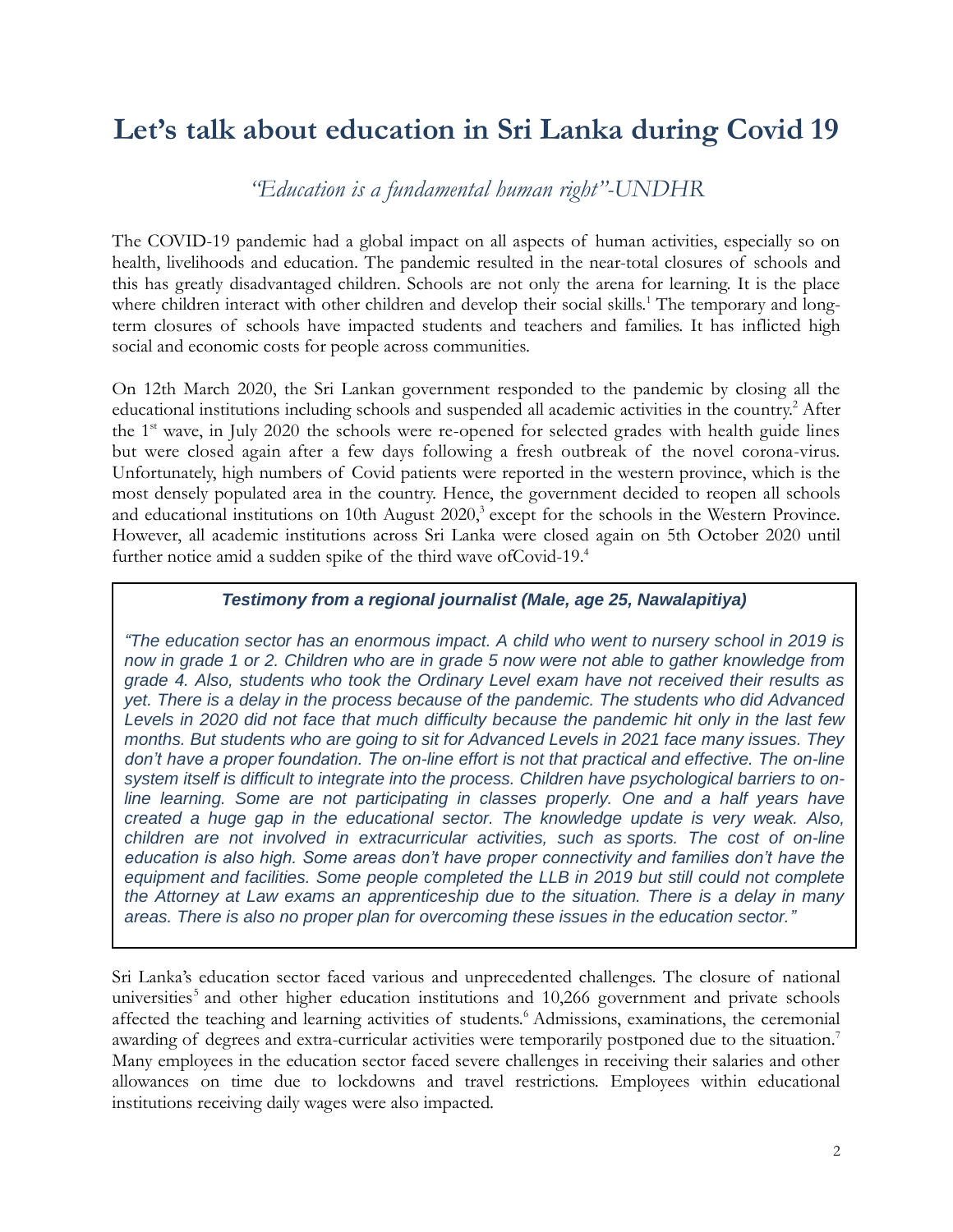COVID-19 forced teachers and students to deliver education and training on-line. The concept of on-line education is a huge change for the education sector in Sri Lanka as it was a new teaching / learning approach, and one that many teachers and students were not fully equipped to undertake. They were not familiar with the new technology; they lacked the required equipment and internet connections and the skills in using modern tools and technologies.<sup>8</sup> Both teachers and students faced several challenges.

### **Lack of knowledge on Information Technology (IT)**

#### *Testimony from a Community Worker/Cultivator (Female, age 46, Kakirawa, Anuradhapura)*

*"This is one of the big issues facing the families in my village too. After schools closed due to the pandemic, most of the education initiatives shifted to the on-line mode. For on-line education we need many facilities including android phones, data as well as proper coverage. Most of the families in the village don't have these phones or the financial status for those. Even for on-line education, the cost of data is quite high and in the majority of cases, it won't be affordable. Another main issue is the connectivity coverages and the signal issues. Even to get this call I had to come to a particular place that has coverage. My daughter is in Grade 5 and She is preparing for the scholarship examination. She wants the support of private classes too. For that she also has to attend on-line classes. As I hear from her, online-based virtual education is quite difficult. There are facilitation difficulties and there are difficulties in directing the focus on learning. Also, some families have two to three schooling age children. They all have to engage with on-line education. It is very difficult to facilitate this with one phone for each child. In some areas I have noticed a few students trying to join classes through one phone."*

Face-to-face teaching, rote learning and interactive learning processes are entrenched in Sri Lankan educational institutions. On-line education is a new concept for Sri Lankan students as well as for teachers. Thus, it is difficult to break this tradition and to educate children in an innovative online environment. Sri Lanka was slow, even in the pre-pandemic environment, to introduce and advance the concept of on-line education. The authorities did not have a comprehensive policy or approach towards on-line learning and the use of IT as a teaching platform. They did not provide proper training in information technology for the teachers and make equipment and the required infrastructure available to all schools and regions.<sup>9</sup> Periodically, and more as an election promise, students are assured free tablets without an appreciation as to whether they will have the support systems (such as internet connections and regular supplies of electricity) to be able to use them effectively.

Many teachers were challenged because of the extra burden placed on them and they struggled to design and deliver on-line sessions. Likewise, school children also suffered due to their lack of knowledge of the modern technology, and their lack of access to the required devices as well as internet services. Many families do not have the resources to pay for the internet connections and where there are several children in the family, they do not have devises for all of the children. Students with a little knowledge of the IT, managed to continue their studies, but most of them were disadvantaged by this system. Furthermore, many parents do not have the knowledge of the modern technology and were unable to support their children.<sup>10</sup> Those who have children in lower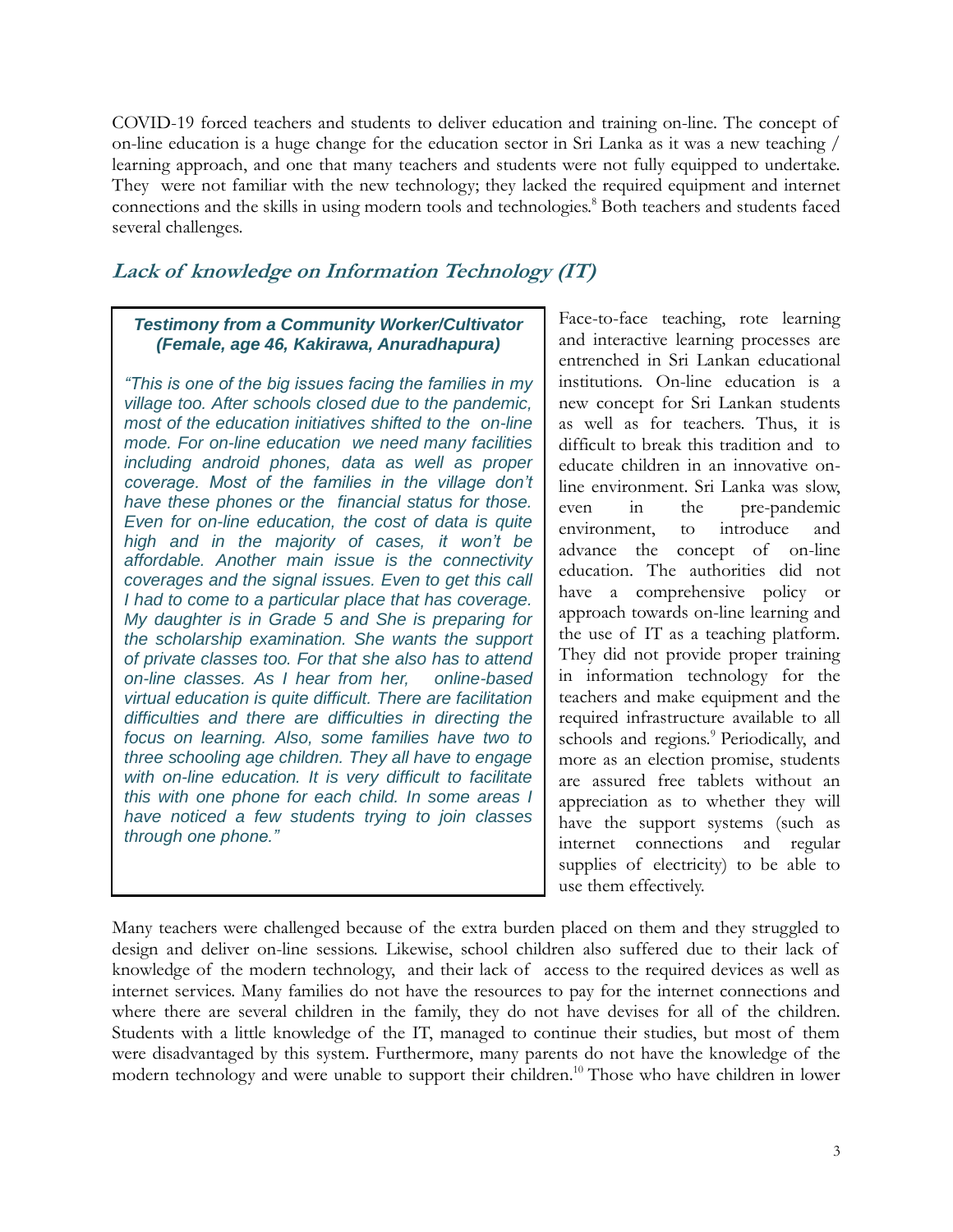grades were facing difficulties with these processes as it is difficult to secure the attention of young and restless children.

### **Lack of proper devices**

Many students, especially those from low-income families, could not afford the right equipment for on-line education. <sup>11</sup> At the most, families have a smart phone and one device and this is not sufficient for families with several children as many of the teaching sessions are held at the same time. This causes many problems between siblings and places an additional burden on the parents as the environment within the family is fractured. Some elite schools, that draw children from a higher socio-income level and where families have better infrastructure facilities, have been able to 'weather the storm.' But the less-privileged schools with limited infrastructure and attended by children from poorer families are greatly disadvantaged.<sup>12</sup>

### **Data issues**

Children put extra pressure on parents by asking for money for data. Charges for data are very high and most parents cannot afford full packages due to the whole or partial loss of their incomes due to the pandemic. Also, many students were unable to continue their education due to poor internet coverage despite having devices and data.<sup>13</sup> Media reported that the teachers and schoolchildren in some rural areas climb a rock to access the only internet signal available. For example, the teachers and about 45 schoolchildren in Bohitiwaya climbed to the top of a rock, walking for more than 2 miles, to find an internet signal.<sup>14</sup> These challenges will create gaps between children due to their unequal access to education.

*Testimony from a community worker, cultivator (Female, age 61, Kakirawa, Anuradhapura)*

*"The education sector has collapsed. My daughter's elder son is in Grade 7 in school. Nowadays, most of their educational activities are conducted on-line. They don't have phones and other types of equipment. They need an android phone to do on-line classes. Most of the time, I give my phone to him. But I do a lot of community activities and we also have some online meetings. At those times, it's very problematic when we both need the phone. Also, there are connectivity and signal issues. Sometimes I have to travel a long distance to maintain signal connectivity. There is no proper plan or solution for these difficulties in the education sector. Even teachers face many problems with this method of teaching. Last year, there were some efforts by teachers to send printed notes to students. Also, some teachers sent the work lists to their phones through WhatsApp and followed up. but that also could not continue properly. Since March 2020 there is a huge gap in all the grades. This can impact very negatively on the next generation. Also, ordinary-level and advanced-level students face many difficulties. Some have given up their studies and are trying to do some kind of job. But some are going to universities. They don't have issues. They are continuing their work properly."*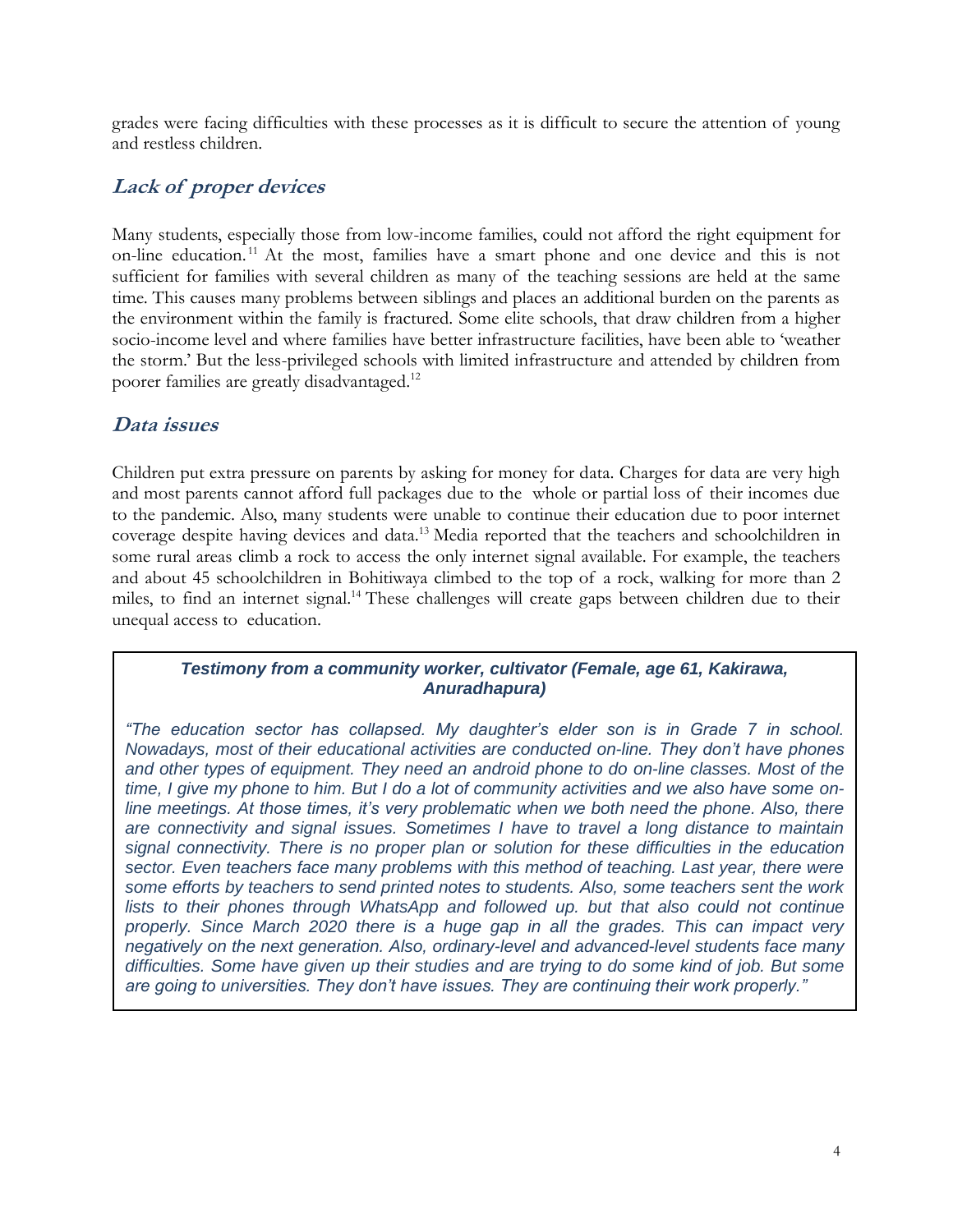### **Learning limitations**

Education is a broad concept that includes cognitive and analytical skills, extra-curricular activities and skill trainings. It also provides the basis for social interactions. As a result of COVID children are blocked from outdoor activities, social interactions and interpersonal communications and practical training sessions as well.<sup>15</sup> The pandemic has greatly affected professional institutions such as technical and vocational training centers where instructors and students do not always have access to the internet and hardware devices and software platforms to conduct effective on-line training.<sup>16</sup> Also, it is very difficult, if not impossible to provide practical training on-line.

#### *Testimony from a Human Resource Manager in a Private Hospital in Colombo (Male, 30, Palmadulla)*

*"The dynamics of education are reshaping social stratification. Students are becoming more backward when it comes to virtual education, than in classroom-based education. When a teacher is teaching in a classroom, there are different methods of getting students to interact. On-line platforms are limiting that interaction. The space to communicate freely and learn has shrunk with this change in the education sector. Education has multiple chapters. Each chapter helps students to learn and to improve understanding. But now, they only have the first chapter of the lesson on-line."*

The on-line platform does not provide a student - centered approach as instructors including school teachers are constrained to give lectures and assignments through social media platforms such as WhatsApp. Sometimes, school teachers and instructors have to repeat lectures once face-to face trainings resume, because all students could not access digital learning during the lockdown. Considering all these factors, it is expected that the quality of learning will be impaired and student capacities will drop significantly during the pandemic, despite the best efforts of teachers and lecturers to keep students engaged in learning through special activities at home during the pandemic.

### **Critical Exams – GCE Ordinary and Advanced levels**

#### *Testimony from a Logistic Manager in a Private Company in Colombo (Male, age 34, Bandarawela)*

*"Most of the students sitting for Advanced Level exams face immense pressure. Everything has been delayed due to the situation. They are struggling to remain focussed. It is the same with the university students who have just been admitted and those who are waiting to get admission. I think it is very important to roll out vaccinations for school children to resume classes in schools in the near future. At least it will create some foundation from which they can overcome the issues."*

Conducting exams is one of the major challenges that the government faces due to the long-term lockdown. Sanath Pujitha, the Chief of Exams in Sri Lanka, stated that he will make a reasonable decision in light of the Advance Level Exam on May 3rd, 2020. Based on that, the education ministry introduced an on-line application system for the Advanced Level exams to be held in May. Both the A/L and grade 5 scholarship exams were postponed to

September due to the situation in June 2020. However again, the Ministry of Education said that they will have a

final discussion on the dates of the above-mentioned exams after school starts again on July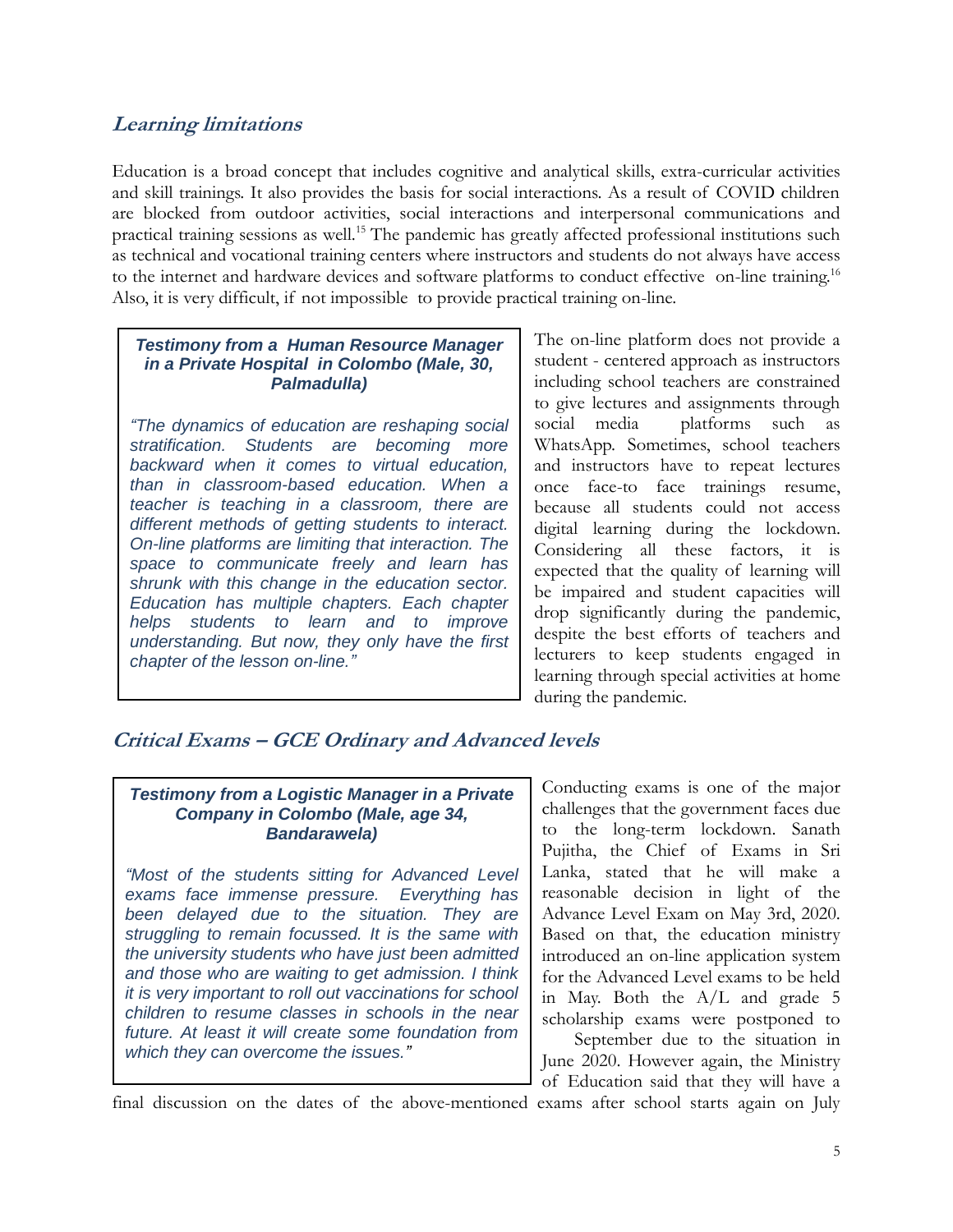6<sup>th 17</sup> The uncertainly of the decision negatively affected students. Eventually both exams were postponed to October 2020 and they were conducted during the lockdown period.

The admission card was the travel pass for the students and the government arranged a special transport service for the students.<sup>18</sup> Exam results were delayed and were released on May 4th, 2021. The application process was changed due to the pandemic, and the government introduced an online system and accepted applications only on-line. <sup>19</sup> Similarly, the GCE Ordinary Level examination has been postponed. The GCE Ordinary Level examination results were delayed, and in the end, only 8 subjects' results were issued. The results of aesthetic subjects could not be released because of the delay in practical examinations.

University Grants Commission (UGC) Chairman Senior Prof. Sampath Amarathunga stated that focus of the approach has shifted to conduct university exams on-line in the near future.<sup>20</sup> The University Grants Commission (UGC) conducted an alternative assessment with various forums and issued a special circular on guidelines in order to continue with the academic activities in the state universities without much delay.<sup>21</sup>As a result, the state universities managed to implement the relevant educational activities, including exams, smoothly without much delay.

#### *Testimony from a Management Assistant of a public university (Male, age 38, Valachchenai, Batticaloa)*

*"At the university level, there are different initiatives for continuing the process. As an*  example, I work at the Trincomalee campus of Eastern University and they signed an *agreement with Zoom to provide a free platform for the students and the university teachers and also provide free internet facilities. But at the school level, teachers and students do not have enough facilities and knowledge about technology. Also, they had to spend their own money on the facilities like Android phones and data charges. Some teachers created and printed study kits and papers. Printing and distribution costs have to be borne by themselves without the support of anyone. I sometimes struggle to find photocopy centres because most of them have been closed due to the lockdown. I think the government can initiate a trilingual web platform to share all the lessons for students. The school curriculum is the same, so it's*  easy to conduct online classes. The cost will be less and it will create some relief for the *students and teachers. Also, television, radio, and YouTube can be used as platforms for sharing the same content with students. I was told that the education system was conducted in this way during the pandemic in Portugal,."*

### **Misuse of the internet**

It was reported that many school children misuse the internet. Based on reports from school counsellors, the COVID-19 pandemic granted some students, especially teenage girls and boys unfettered access to the internet.<sup>22</sup> It is understood that many Sri Lankan parents control their children's access and do not give them unrestricted access to electronic devices such as phones, tablets and laptops. Online education created opportunities for students who were waiting to get electronic tools.<sup>23</sup> Many teenagers apparently became addicted to adult web sites and gaming sites during the pandemic.<sup>24</sup> Some of the students developed undesirable relationships via social media without the knowledge of their parents. Due to their lack of awareness of such dangers, children have fallen victim to fraud and enticements and this has compromised their lives.<sup>25</sup>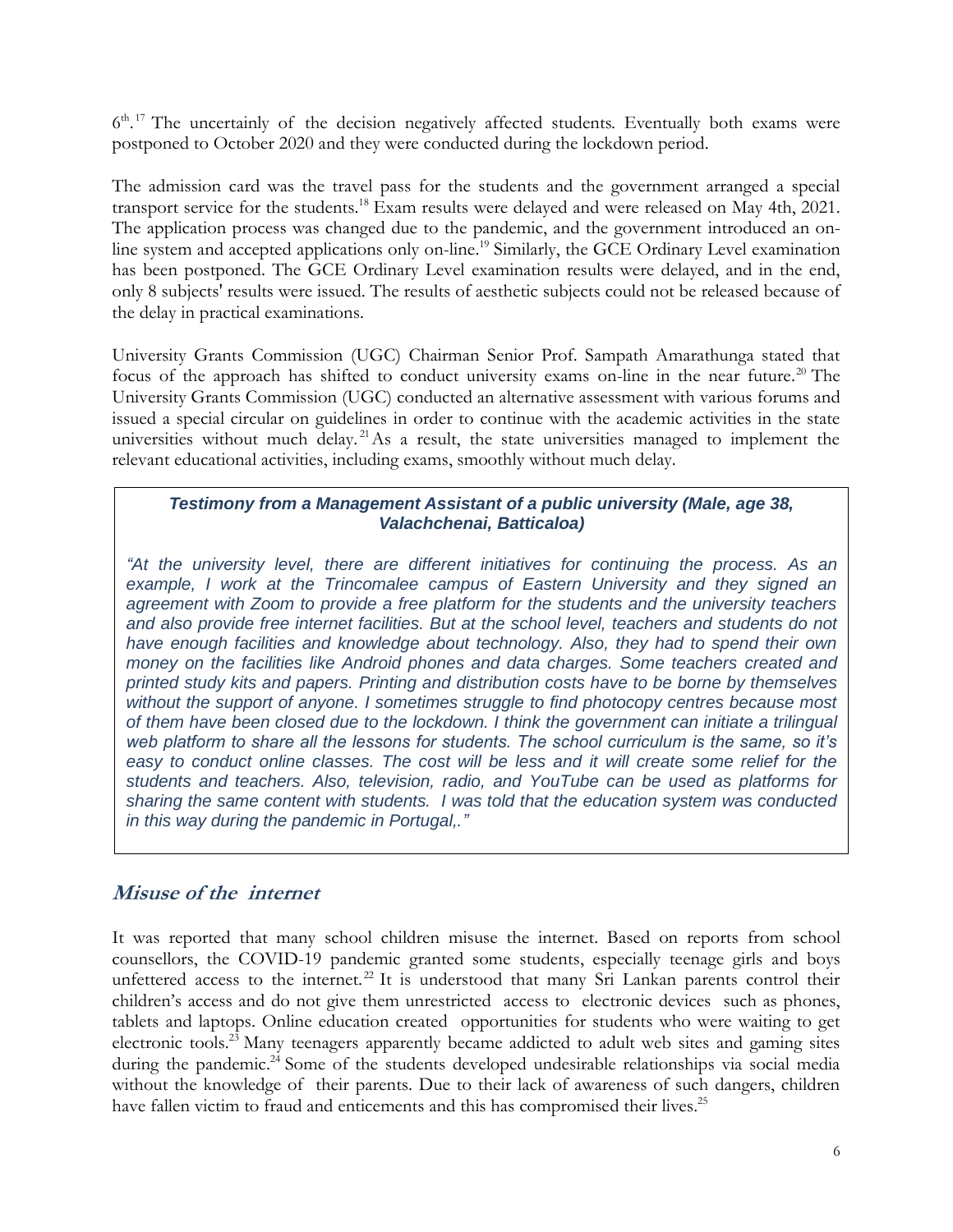### **Physical and psychological and teaching challenges**

The Sri Lankan government advised the public on physical distancing, locked down high risk areas, imposed curfew and implemented quarantining as safety measures to control the spread of COVID 19. Generally, school children maintain high levels of social and physical connection at educational institutions. The sudden imposition of isolation and social distancing has apparently led to students, parents and teachers to develop numerous symptoms indicating psychological distress. Physical distancing in particular is an essential measure to control the spread of covid, but evidence shows that physical distancing has long-term adverse psychological consequences.<sup>26</sup> Especially affected are vulnerable children and adults, who could experience manifestations of psychological stress during post - COVID recovery periods and they may find it difficult to interact and make new connections.<sup>27</sup>When schools close unexpectedly and for extended and open-ended periods of time, teachers are faced with the challenge of maintaining relationships with students to help them learn while they have to perform their own administrative and curriculum planning duties. In the early days of school closures, the situation was very confusing for teachers and they experienced severe stress.

#### *Testimony from a Management Assistant of a public university (Male, age 38, Valachchenai, Batticola)*

*"The biggest challenge was with the freedom of movement. Even though there is no lockdown, many people fear going outside. In particular, children and youth face many issues. They don't have the space to get involved in extracurricular activities. Also, young people are addicted to their phones. Their sleeping patterns have changed. Some of them are addicted to games. Their thinking patterns have changed."*

*"Regarding this aspect, there was less concern and no one focussed on it. The health sector doesn't have enough capacity to handle the mental health aspect. People who can help with the guidance are also facing many difficulties."*

Teachers and tutors often start their teaching sessions early in the morning and continue late into the night. As a result of these schedules, many advanced level students faced difficulties due to the changes in their biological clock. Parents complained that students are awake the whole night and sleeping all day time without having proper meals. Some of the students mark their presence on-line in the class but watch videos pretending that he/she is engaged in the on-line class. As there is no proper guidance and supervision, these kinds of practices can lead them to mental stress due to various issues including when the students' skills are tested. The normal patterns of teaching and learning have been tremendously

impacted due to COVID-19 resulting in psychological issues for both students and parents alike.Many children developed different kinds of anxieties along with symptoms of depression, irritability, insomnia, emotional disturbance, changed eating habits and behaviour patterns due to the sudden change in their learning environment.<sup>28</sup>

### **Parenting challenges**

Counsellors have reported that some students who started serious relationships through social media during the first wave of the pandemic developed severe anxiety disorders when they learned that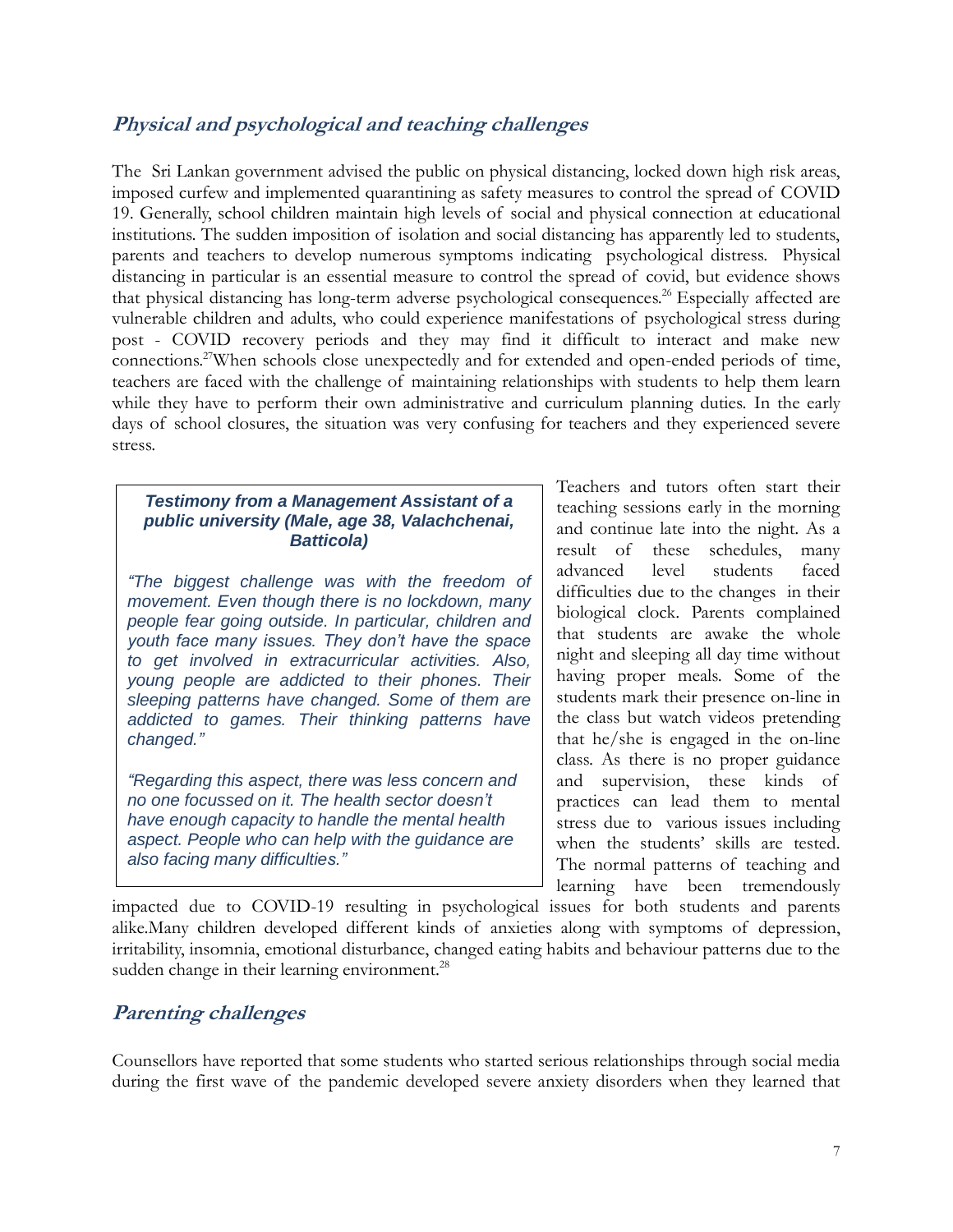they had been scammed or misled. There have been several media reports that school children have committed suicide due to their inability to get the right equipment for on-line education.<sup>29</sup>

Parents do not know how to deal with their children's internet addictions. Internet gaming addiction causes a variety of cognitive problems such as sadness, anger, anxiety ect. Many parents think their children are upset because of the lock down and on-line classes. Those children feel that their life is stuck at one place. The government is not focused on these issues and has no plans to resolve these issues.

Some students behave aggressively towards their parents because their parents are unable to provide them with the required devises for the on-line learning sessions due to their financial difficulties. Parents too, feel helpless and suffer. This impacts the peace and harmony within the family and increases stress levels even leading to domestic violence.<sup>30</sup> When the family environment is disturbed, it can affect the mental health of family members, including children. Fear and anxiety among the younger population, results in a higher prevalence of depression and anxiety. In this context, we cannot expect the future generation to be healthy and well educated.

### **Poor nutrition**

Many children and their parents count on the free or discounted meals and healthy, nutritious meals provided at schools. This is especially so in the rural areas and in the plantations where many of the students come to school for the meal. But unfortunately, the outbreak of the COVID 19 and the closure of schools, has dramatically affected not only children's access to education, but also to nutrition. People have been facing severe financial difficulties since March 2020 and are even making trade-offs between educating children and putting food on their tables.

Although the government eventually introduced educational television and radio channels,<sup>31</sup> not everyone has the same access or access to the same services.<sup>32</sup>Some scholars have highlighted issues related to both on-line education and educational television. There was no serious debate on on-line education and distance education. The third wave of the pandemic has caused further disruptions and the anxiety of both parents and children has increased as they are fearful of ever achieving their future goals.

The strikes by the teachers have shut-down even the minimal on-line teaching that was conducted. The teachers have genuine grievances and they too have a fundamental right to protect their livelihoods, but these rights are now pitted against the fundamental rights of children to education. Therefore, the authorities must pay equal attention to these two issues.

### **Education is a basic human right**

Education is a basic human right and is essential for the implementation of all other human rights. It promotes individual freedom and empowerment and provides significant development benefits.

The universal declaration of human rights has recognized the right to education as the fundamental human right.<sup>33</sup> Sub clause (2) of Art 26 provides that "*Education shall be directed to the full development of the human personality and to the strengthening of respect for human rights and fundamental freedoms*…."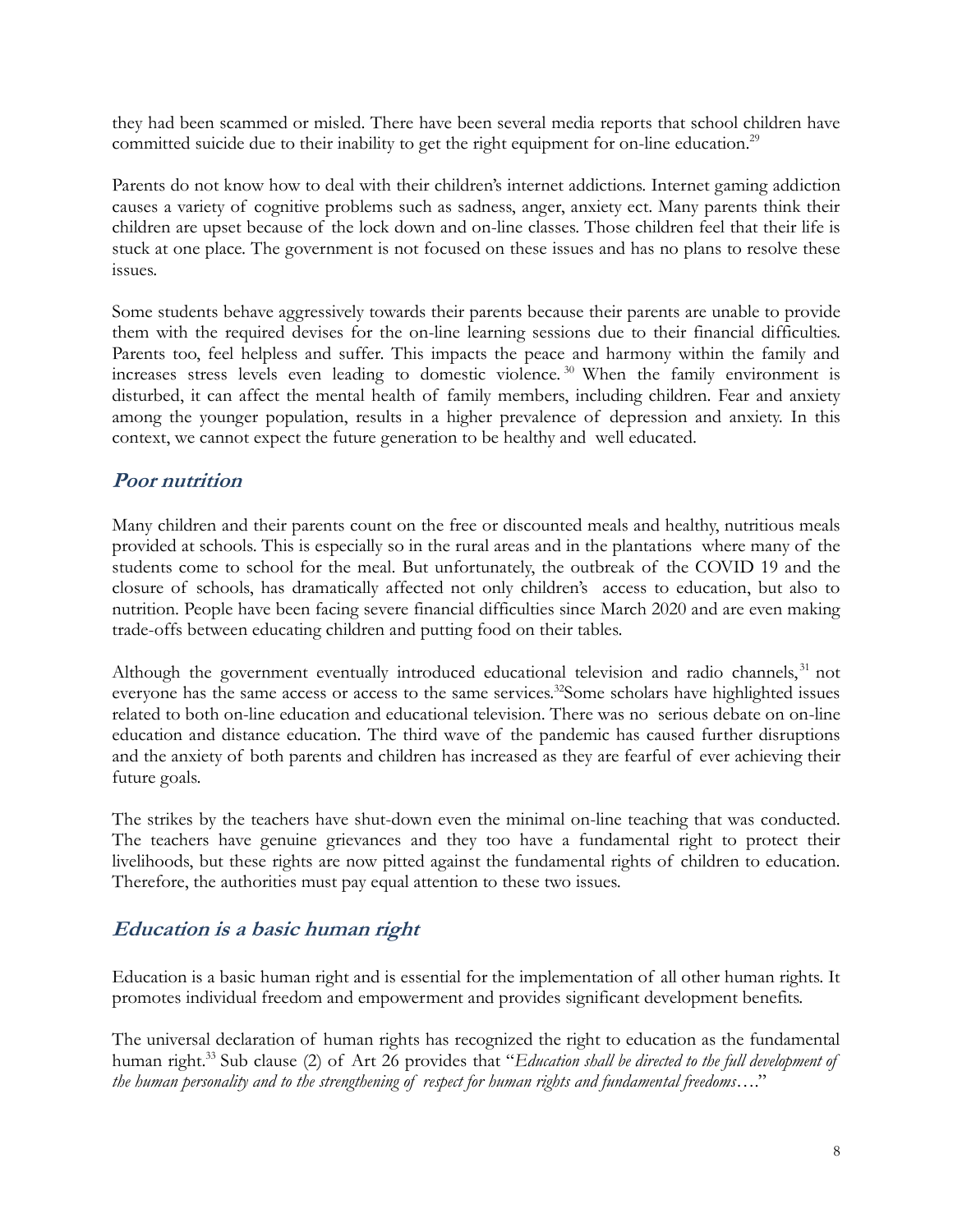The right to education is recognised as a human right in several international conventions. The first international instrument to recognize the right to education was the UNESCO Convention against Changes in Education (CADE) 1960,which addresses discrimination in education, and also addresses opportunities for equality in education, access to free primary education, average access to secondary education, higher education based on individual capacity, and the rights of minority groups to education.

Education is endorsed as a fundamental right in:

a. The International Covenant on Economic Social and Cultural Rights (ICESCR): upholds the right to education via Art 13 and Art 14. Art 14 provides that "*Each State Party to the present Covenant which, at the time of becoming a Party, has not been able to secure in its metropolitan territory or other territories under its jurisdiction compulsory primary education, free of charge, undertakes, within two years, to work out and adopt a detailed plan of action for the progressive implementation, within a reasonable number of years, to be fixed in the plan, of the principle of compulsory education free of charge for all.*" *34*

b. the Convention on Child Rights 1989: *Article 28(1).* States Parties recognize*"the right of the child to education, and with a view to achieving this right progressively and on the basis of equal opportunity, they shall, in particular"*

c. The International Covenant on Civil and Political Rights<sup>35</sup>, 1966 contains a provision ensuring the liberty of the parents in providing moral and religious education to the children as specified in Art 18(4) - "*The States Parties to the present Covenant undertake to have respect* for the *liberty of parent and , when applicable, legal guardians to ensure the religious and moral education of their children in conformity with their own convictions" 36 .*

*d.* The International Convention on the Protection of the Rights of All Migrant Workers and Members of their Families-(1990) contains in Article 12(4) that States Parties undertake to have respect for the liberty of parents, at least one of whom is a migrant worker, and, when applicable, legal guardians to ensure the religious and moral education of their children in conformity with their own convictions. Article 30 and Article 45 (1) are the other related provisions for ensuring that the children of the migrants are able to access the education.

e. The Convention on Elimination of All Forms of Discrimination Against Women 1979 are one among them: *providesthe basis for realizing equality between women and men through ensuring women's equal access to, and equal opportunities in, political and public life -- including the right to vote and to stand for election -- as well as education<sup>37</sup> .*

*f.* The Convention on Right of Persons with Disabilities, (2006), recognizes the rights of the persons with disabilities to education. "*States shall realize their right to education without discrimination and on the basis of equal opportunity by assuring that they are not denied access to the general system of education and providing them inclusive, quality and free primary education".* 

The Sri Lankan government has signed and ratified all the above-mentioned conventions at the United Nations. Hence, the Sri Lankan government has an obligation to protect, promote and safeguard these human rights including the right to education without any discrimination under any circumstance. The Constitution of Sri Lanka includes the right to universal education within the Directive Principles of State Policy. Sri Lanka has provided universal free education since 1945 and it is an essential part of the social contract even though it is not incorporated as a fundamental right.<sup>38</sup>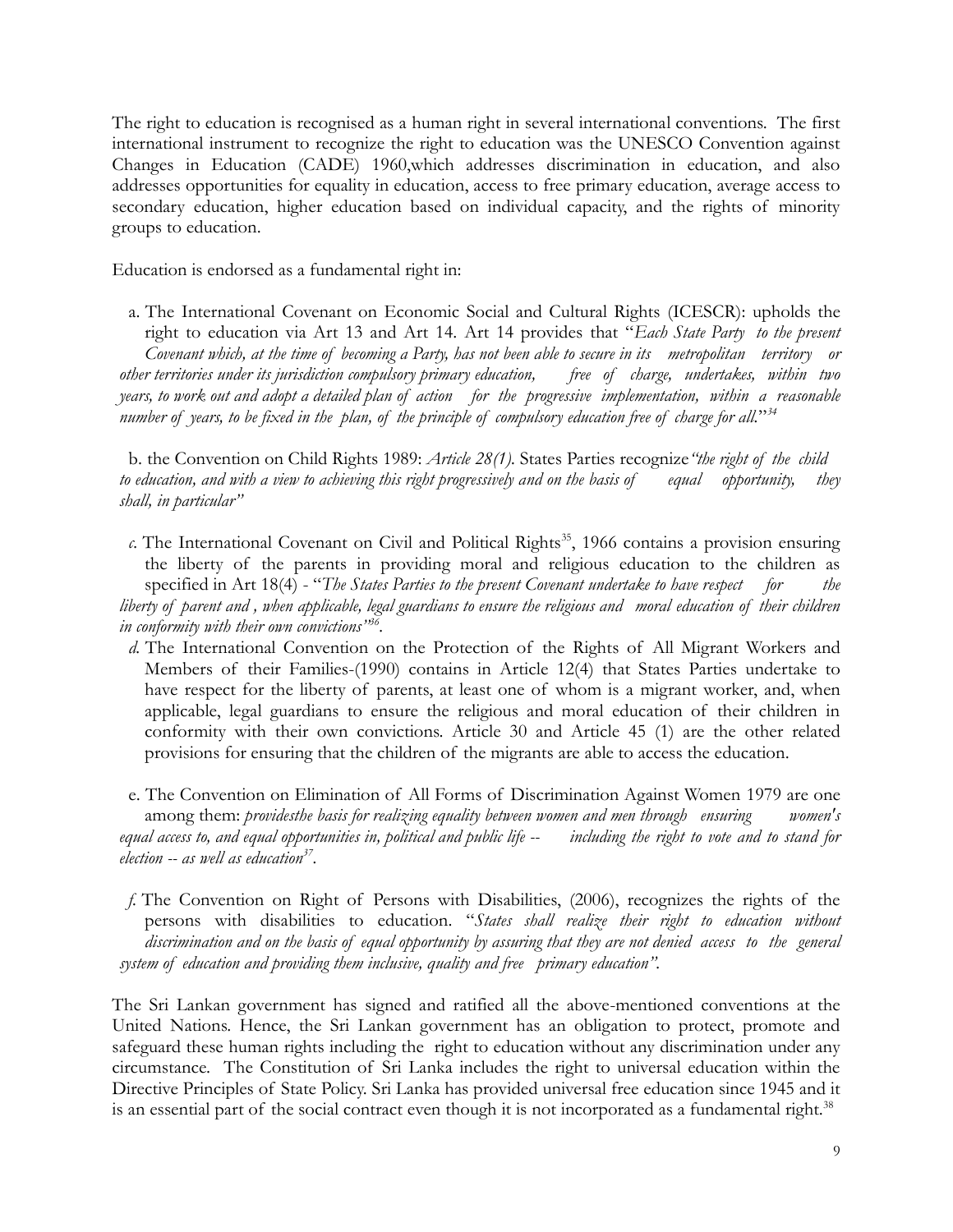For over one and a half years, many children struggled without the full realization of their right to education and this will affect their life chances. It will also have an impact on the country's growth prospects since they are dependent on a well-developed disease with no apparent solution to its problem.. Therefore, the relevant authorities should pay serious attention to this.

We urge the government to develop a strategic plan to respond to the educational challenges that have emerged with COVID 19 and to make appropriate short, medium and long-term investments required to improve all peoples access to quality education.

We note the aspirations the government has for higher education and rapid economic development. This is reflected in the Kotelawala, Defense University Act ( KDU Act), and the Port City Act which prioritizes a highly skilled student population, trained to work in construction and in finance and the service sectors.

A greater investment must be made, to capacitate the parents and students to adjust to this reality. In the meantime, the educational structures that have been established, must be strengthened as well.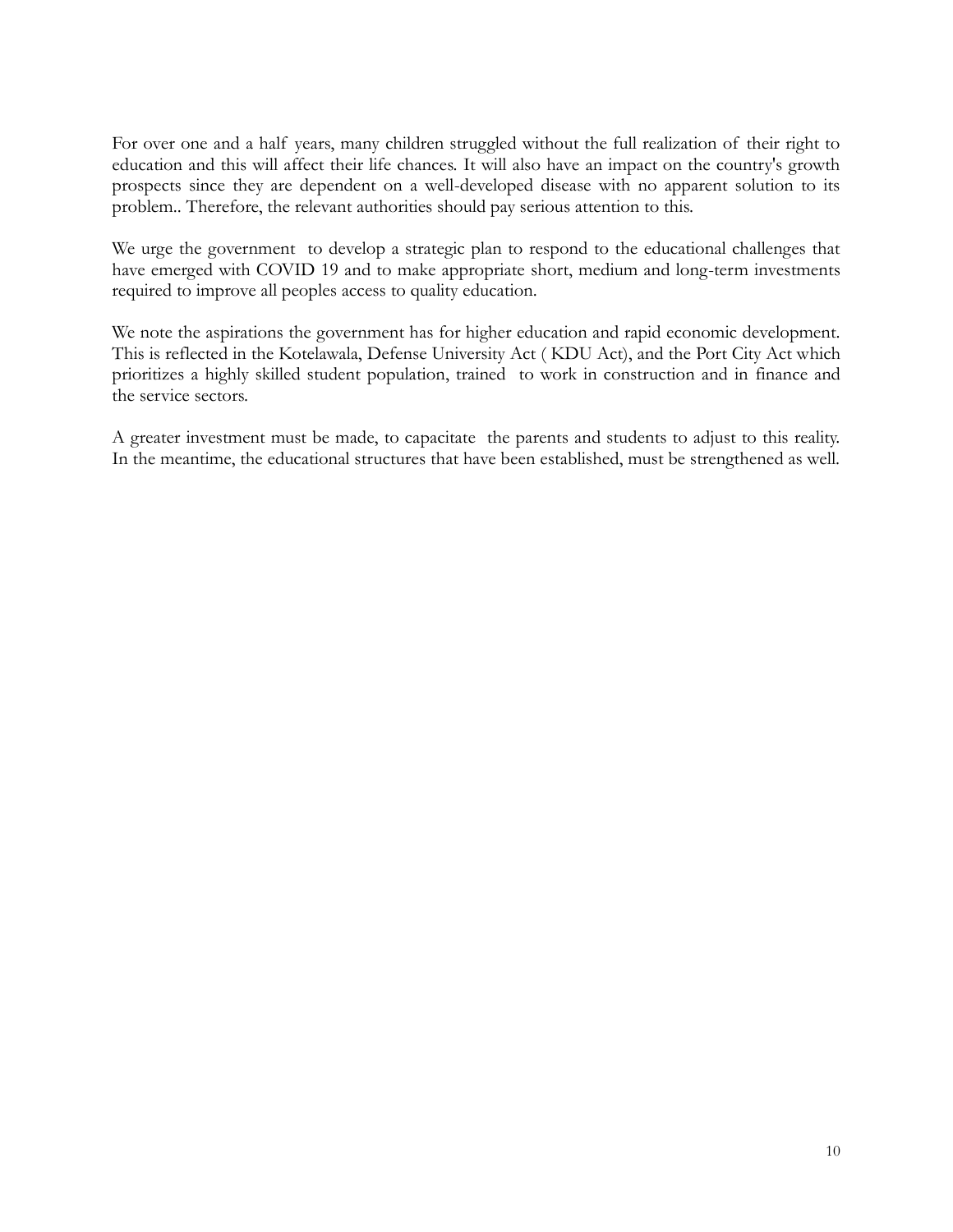## **References**

<sup>1</sup> Burgess S & Sievertsen H.H. (2000). "Schools, skills, and learning: The impact of COVID-19 on education", *CEPR-Research-based policy analysis and commentary from leading economists*, Available at[:https://voxeu.org/article/impact-covid-19-education](https://voxeu.org/article/impact-covid-19-education) [Accessed 10<sup>th</sup> July 2021]

<sup>2</sup> All school in Sri Lankan closed from tomorrow until April 20,2020. Colombopage.com. [Internet]Available at: <http://www.colombopage.com/archive\_20A/Mar12\_1584022514CH.php> [Accessed 10 July 2021].

<sup>3</sup> New schedules for Schools to Reopen from Aug 10.Ada Derana.[Internet]. July 30, 2020, Available at<http://www.adaderana.lk/news/65968/new-schedules-for-schools-to-reopen-from-aug-10>

<sup>4</sup> All schools close from August 5th. Adaderana, Sinhala [internet]. August 04, 2020, Available at: <http://sinhala.adaderana.lk/news.php?nid=143803>

<sup>5</sup> All Universities to be Temporarily Closed over Coronavirus Fears. Ada Derana. [Internet]. March 13, 2020, Available at [http://www.adaderana.lk/news/61355/all-universities-to-be-temporarily-closed](http://www.adaderana.lk/news/61355/all-universities-to-be-temporarily-closed-over-coronavirus-fears)[over-coronavirus-fears](http://www.adaderana.lk/news/61355/all-universities-to-be-temporarily-closed-over-coronavirus-fears)

<sup>6</sup> Annual School Census of Sri Lanka, Final Report. Statistics.gov.lk. [Internet] 2020, Available at: <http://www.statistics.gov.lk/Education/StaticalInformation/SchoolCensus/2020> [Accessed 19 July 2021].

<sup>7</sup> 2021 A/L, O/L and Grade 5 Scholarship Exams Postponed. Ada Derana. [Internet]. April 9, 2020, Available at [http://www.adaderana.lk/news/72933/2021-al-ol-and-grade-5-scholarship-exams](http://www.adaderana.lk/news/72933/2021-al-ol-and-grade-5-scholarship-exams-postponed)[postponed](http://www.adaderana.lk/news/72933/2021-al-ol-and-grade-5-scholarship-exams-postponed)

<sup>8</sup>De Silva, N. COVID-19 and Online education in Sri Lanka: Can we do it Better? Daily FT. [Internet], 2021, Available at: [https://www.ft.lk/opinion/COVID-19-and-online-education-in-Sri-](https://www.ft.lk/opinion/COVID-19-and-online-education-in-Sri-Lanka--Can-we-do-it-better-/14-719254)[Lanka--Can-we-do-it-better-/14-719254](https://www.ft.lk/opinion/COVID-19-and-online-education-in-Sri-Lanka--Can-we-do-it-better-/14-719254) [Accessed 13 July 2021].

<sup>9</sup> Gangahagedara, Ruchira; Karunarathna, Muditha; Athukorala, Wasantha; Subasinghe, Shyamantha; and Ekanayake, Prabath. Emergency Teaching–Learning Methods (ETLM) during COVID-19: Available at Lessons Learned from Sri Lanka.MDPI.[Internet], September 24, 2021, Available at <https://www.mdpi.com/2227-7102/11/10/579/htm>

<sup>10</sup> Jayawardena, Eranga. AP Photos: In Sri Lanka, a Dangerous Climb for Online Schools. AP news.[Internet], July 13, 2021, Available at https://apnews.com/article/lifestyle-health-educationcoronavirus-pandemic-sri-lanka-6f822d1e3d78314d4505cf1dde747e15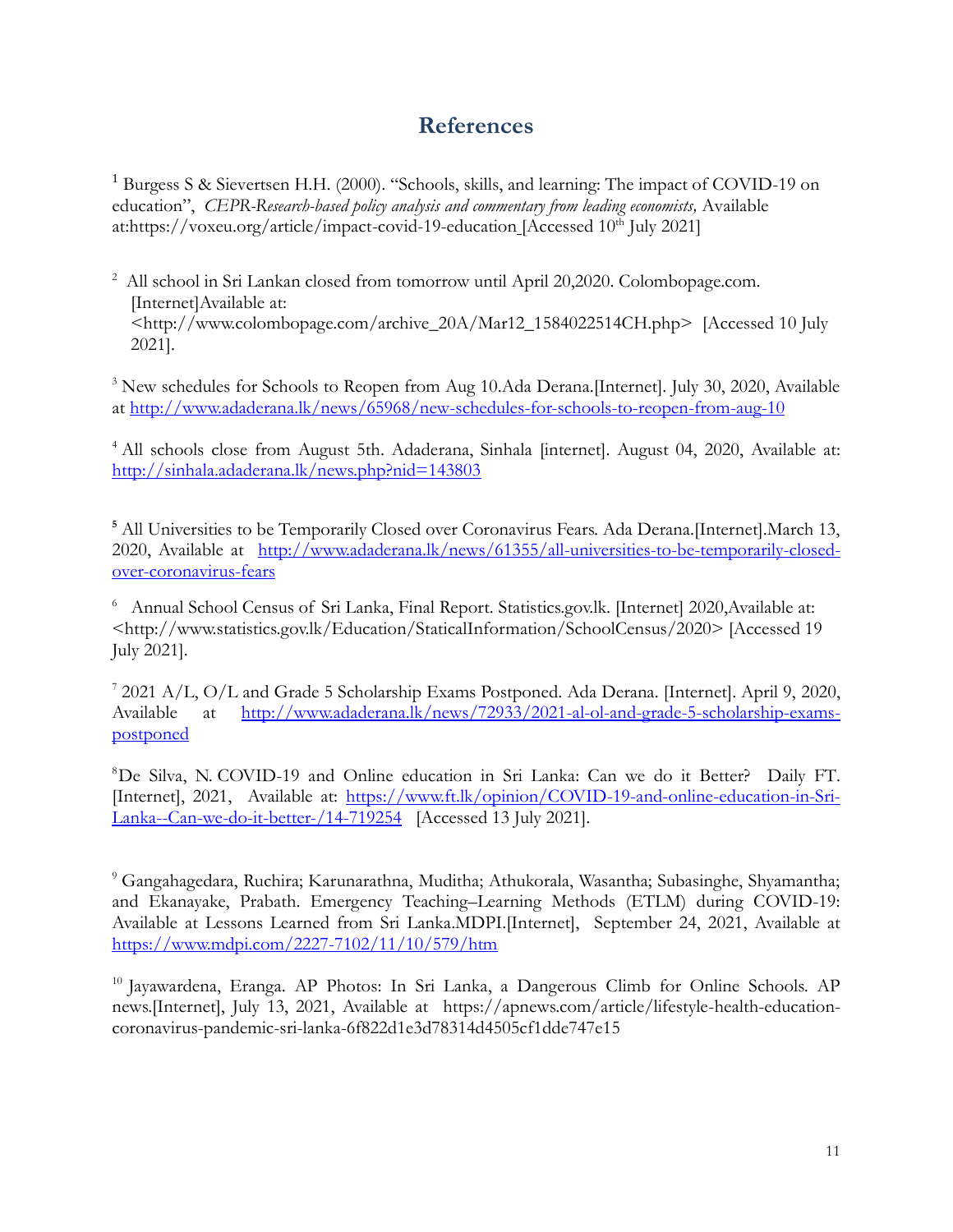<sup>11</sup>Abayasekara, A. Building a Crisis-Resilient Education System in Sri Lanka. Development Asia. [Internet] 2021. Available at: [https://development.asia/insight/building-crisis-resilient-education](https://development.asia/insight/building-crisis-resilient-education-system-sri-lanka)[system-sri-lanka](https://development.asia/insight/building-crisis-resilient-education-system-sri-lanka) [Accessed 18 July 2021]

<sup>12</sup> Online Teaching During Pandemic Period a Complete Failure: Teachers' Service Union. Daily Mirror. [Internet] Nov 23, 2020, Available at [https://www.dailymirror.lk/breaking\\_news/Online](https://www.dailymirror.lk/breaking_news/Online-teaching-during-pandemic-period-a-complete-failure-Teachers-Service-Union/108-200373)[teaching-during-pandemic-period-a-complete-failure-Teachers-Service-Union/108-200373](https://www.dailymirror.lk/breaking_news/Online-teaching-during-pandemic-period-a-complete-failure-Teachers-Service-Union/108-200373)

<sup>13</sup> Jayawardena, Eranga. AP Photos: In Sri Lanka, a Dangerous Climb for Online Schools. AP news.[Internet] July 13, 2021, Available at https://apnews.com/article/lifestyle-health-educationcoronavirus-pandemic-sri-lanka-6f822d1e3d78314d4505cf1dde747e15

Jayawardena, Eranga. In Sri Lanka, a Dangerous Climb for online School. Akansas Democrat Gazette. [Internet]. July 17, 2021, Available at [https://www.arkansasonline.com/news/2021/jul/17/in-sri-lanka-a-dangerous-climb-for-online](https://www.arkansasonline.com/news/2021/jul/17/in-sri-lanka-a-dangerous-climb-for-online-school/?news)[school/?news](https://www.arkansasonline.com/news/2021/jul/17/in-sri-lanka-a-dangerous-climb-for-online-school/?news)

<sup>14</sup> Sri Lankan Children Make a Dangerous Climb for Online School. Aljazeera.[Internet]. July 13, 2021, Available at https://www.aljazeera.com/gallery/2021/7/13/sri-lankan-children-make-adangerous-climb-for-online-school

<sup>15</sup>Hayashi, R., Garcia, M., Jayasundara, H. and Hirokawa, T. COVID-19 Impact on Technical and Vocational Education and Training in Sri Lanka. [Internet]. 2021, Asian Development Bank. Available at:<https://www.adb.org/publications/covid-19-impact-tvet-training-sri-lanka>[Accessed 6 July 2021].

<sup>16</sup>Rameez, A., Fowsar, M. and Noohu, L., Impact of Covid-19 on Higher Education Sectors in Sri Lanka: A Study based on South Eastern University of Sri Lanka. [Internet], 2020, Research Gate. Available at: <https://www.researchgate.net/publication/346095674\_Impact\_of\_Covid-19\_on\_Higher\_Education\_Sectors\_in\_Sri\_Lanka\_A\_study\_ based\_on\_South\_Eastern\_University\_of\_Sri\_Lanka> [Accessed 8 July 2021]

<sup>17</sup> G.C.E.A/L Advance Level Exam. Business News.lk. [Internet] June 24, 2021 <https://www.businessnews.lk/tag/g-c-e-a-l-advance-level-exam/> [Accessed 10 September 2021] <sup>18</sup> A/L Candidates Permitted to Use Non-Programmable Calculators Tomorrow. Business News.lk. [Internet] October 30, 2020, Available at [https://www.businessnews.lk/2020/10/30/a-l-candidates](https://www.businessnews.lk/2020/10/30/a-l-candidates-permitted-to-use-nonprogrammable-calculators-tomorrow)[permitted-to-use-nonprogrammable-calculators-tomorrow](https://www.businessnews.lk/2020/10/30/a-l-candidates-permitted-to-use-nonprogrammable-calculators-tomorrow) /

<sup>19</sup> A/L Candidates Permitted to use Nonprogrammable Calculators Tomorrow. Business New.lk. [Internet] October 30, 2020, Available at [https://www.businessnews.lk/2020/10/30/a-l-candidates](https://www.businessnews.lk/2020/10/30/a-l-candidates-permitted-to-use-nonprogrammable-calculators-tomorrow)[permitted-to-use-nonprogrammable-calculators-tomorrow](https://www.businessnews.lk/2020/10/30/a-l-candidates-permitted-to-use-nonprogrammable-calculators-tomorrow) /

[https://www.businessnews.lk/2021/06/24/application-for-a-l-result-re-corrections-only-through](https://www.businessnews.lk/2021/06/24/application-for-a-l-result-re-corrections-only-through-online-department-of-examinations/)[online-department-of-examinations/](https://www.businessnews.lk/2021/06/24/application-for-a-l-result-re-corrections-only-through-online-department-of-examinations/)

<sup>20</sup>Application for  $A/L$  Result Re-corrections Only Through Online – Department of Examinations. Daily Mirror.[Internet]. June 24, 2021, Available at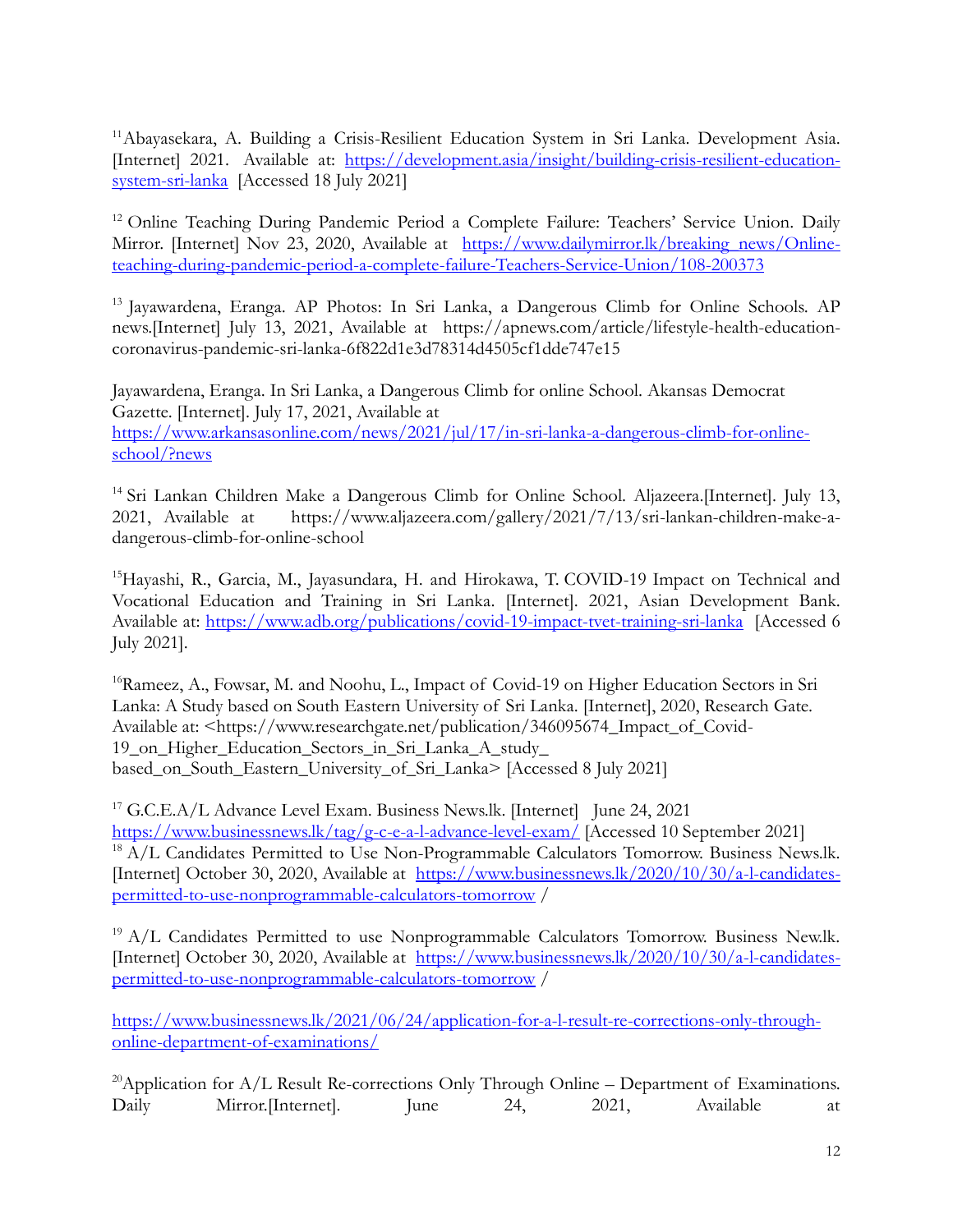https://www.dailynews.lk/2020/10/20/local/231919/plans-conduct-university-exams-online-ugcchairman

21

https://www.ugc.ac.lk/attachments/2235\_Commission%20Circular%20No.11\_2020%20English.pd f

<sup>22</sup>Based on cases reported to counsellors interviewed for this paper.

<sup>23</sup> Wickremasinghe, Kamanthi. Internet Gaming Disorder: Are We Too Late? Daily Mirror . [Internet]. September 10, 2021, Available at thttps://www.dailymirror.lk/print/medicine/Internet-Gaming-Disorder-Are-we-too-late/308-220057

<sup>24</sup> Fonseka, Piyumi. Porn and Nudes: Delving into Cyber Exploitation in Sri Lanka. Daily Mirror.[Internet].Feb 25, 2021, Available at https://www.dailymirror.lk/news-features/porn-andnudes-delving-into-cyber-exploitation-in-sri-lanka/131-206532

<sup>25</sup> Wickramasinghe, Kamanthi. Sexual Exploitation of a 15 Year Old Girl: Police Investigations Underway. Daily Mirror. [Internet], July 2, 2021, Available at **[https://www.dailymirror.lk/recomended-news/Sexual-exploitation-of-a-15-year-old-girl-](https://www.dailymirror.lk/recomended-news/Sexual-exploitation-of-a-15-year-old-girl-%3A-Police-investigations-underway/277-215235) [%3A-Police-investigations-underway/277-215235](https://www.dailymirror.lk/recomended-news/Sexual-exploitation-of-a-15-year-old-girl-%3A-Police-investigations-underway/277-215235)**

<sup>26</sup>Ellepola, A. Foreseeable Psychological Impact of COVID 19 in Sri Lanka. Research Gate. [Internet].Available at:

<https://www.researchgate.net/publication/340522703\_Foreseeable\_psychological\_impact\_of\_CO VID\_19\_in\_Sri\_Lanka> [Accessed 8 July 2021].

<sup>27</sup> Psychosocial Impact of COVID-19. US National Library of Medicine. [Internet]. Available at https://www.ncbi.nlm.nih.gov/pmc/articles/PMC7255207/

<sup>28</sup> How is COVID-19 Pandemic Impacting Mental Health of Children and Adolescents? US National Library of Medicine. [Internet], September 10, 2020, Available at https://www.ncbi.nlm.nih.gov/pmc/articles/PMC7481176/

<sup>29</sup> Grade-10 Student Commits Suicide as He Could Not Log into Online Classes. Daily Mirror.[Internet] Jul 20, 2021, [https://srilankamirror.com/news/23918-grade-10-student-commits](https://srilankamirror.com/news/23918-grade-10-student-commits-suicide-as-he-could-not-log-into-online-classes)[suicide-as-he-could-not-log-into-online-classes](https://srilankamirror.com/news/23918-grade-10-student-commits-suicide-as-he-could-not-log-into-online-classes)

<sup>30</sup> Jayaratne, Hiruni. Online Predators: Risk of Exposing Children During Covid. Colombo Telegraph.[Internet] July 16, 2021, Available at 19https://www.colombotelegraph.com/index.php/online-predators-risk-of-exposing-childrenduring-covid-19/